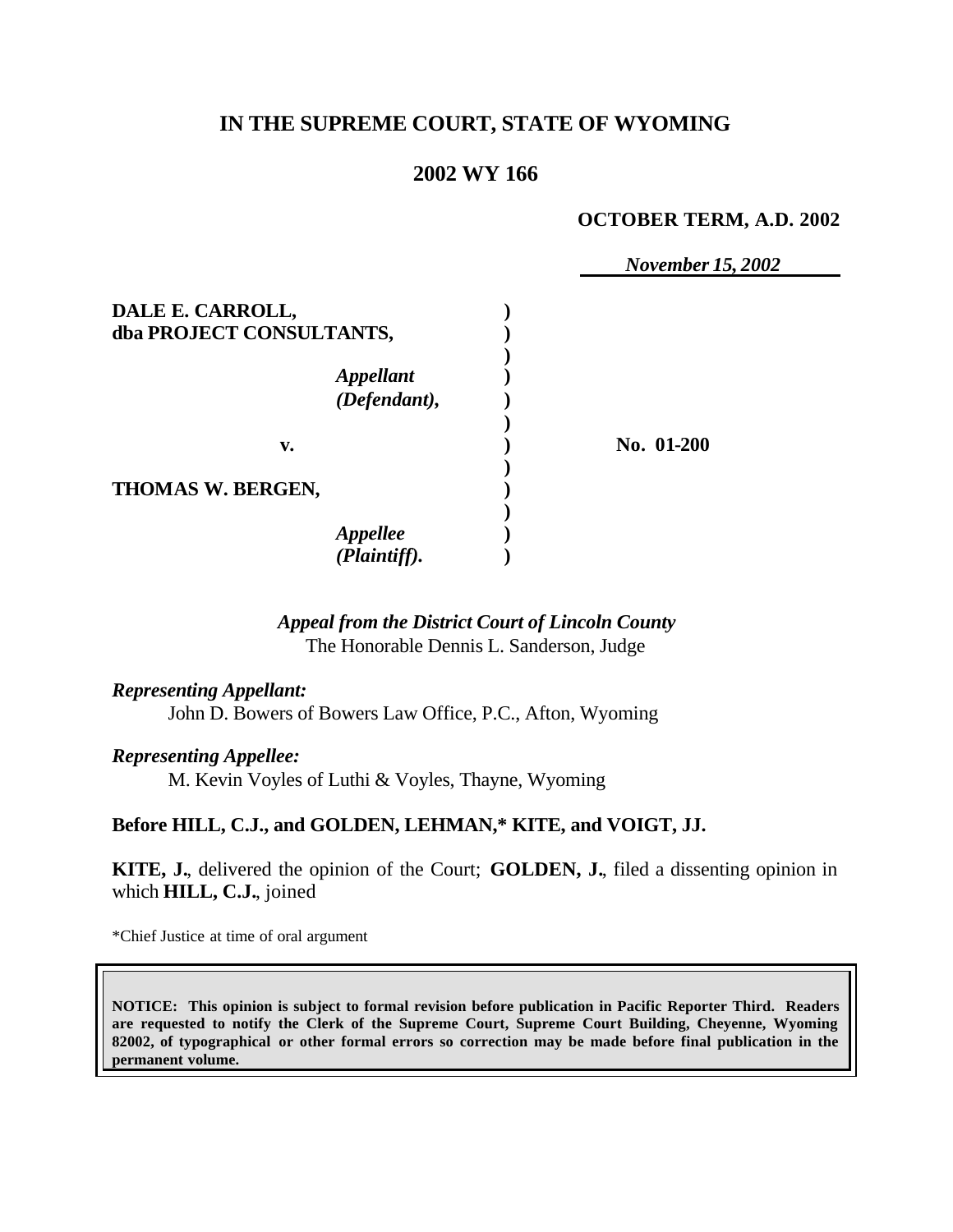KITE, Justice.

[¶1] Appellant Dale E. Carroll inspected a home Appellee Thomas W. Bergen was interested in buying and provided a report stating the house appeared to be "structurally sound." Mr. Bergen bought the property and thereafter sued Mr. Carroll alleging he had relied on the report to purchase the house but later discovered additional repairs were necessary. After a bench trial, the trial court awarded Mr. Bergen a \$14,954 judgment against Mr. Carroll, and this appeal followed. We reverse and remand for a new trial.

#### **ISSUES**

[¶2] We rephrase the issues:

1. Did a valid contract exist?

2. Was Mr. Carroll's case unfairly prejudiced because Mr. Bergen was allowed to call a witness, not designated as an expert, to testify as a lay witness as to the industry standard for contracts and the need for repairs?

3. Was the damage award clearly erroneous because it was supported only by undesignated expert testimony?

### **FACTS**

[¶3] On or about March 4, 1998, Mr. Bergen, through his real estate agent, Mary Fahringer of Real Estate of Star Valley, made an offer to purchase a house in Alpine. The offer had a provision permitting the buyer to obtain "electrical, mechanical, structural, environmental and/or other inspections of the Property by qualified professional inspectors and/or engineers." The seller accepted the offer, and Mr. Bergen asked Ms. Fahringer to arrange a "home inspection." She contacted Mr. Radford, the inspector for the Town of Alpine, who had performed several inspections for her in the past. Because he was going out of town, he referred her to Mr. Carroll.

[¶4] Ms. Fahringer contacted Mr. Carroll and asked him to perform a "home inspection," which he agreed to do with the understanding he would be paid a fee and mileage. She did not specifically ask him to perform a "structural inspection," nor did she explicitly communicate the nature of the inspection she wanted beyond requesting a "home inspection."

[¶5] Ms. Fahringer was present for the roughly forty-five-minute home inspection during which she and the seller advised Mr. Carroll of a broken window and a leak in the downstairs bathtub. Mr. Carroll prepared a handwritten report after the inspection in which he stated in part: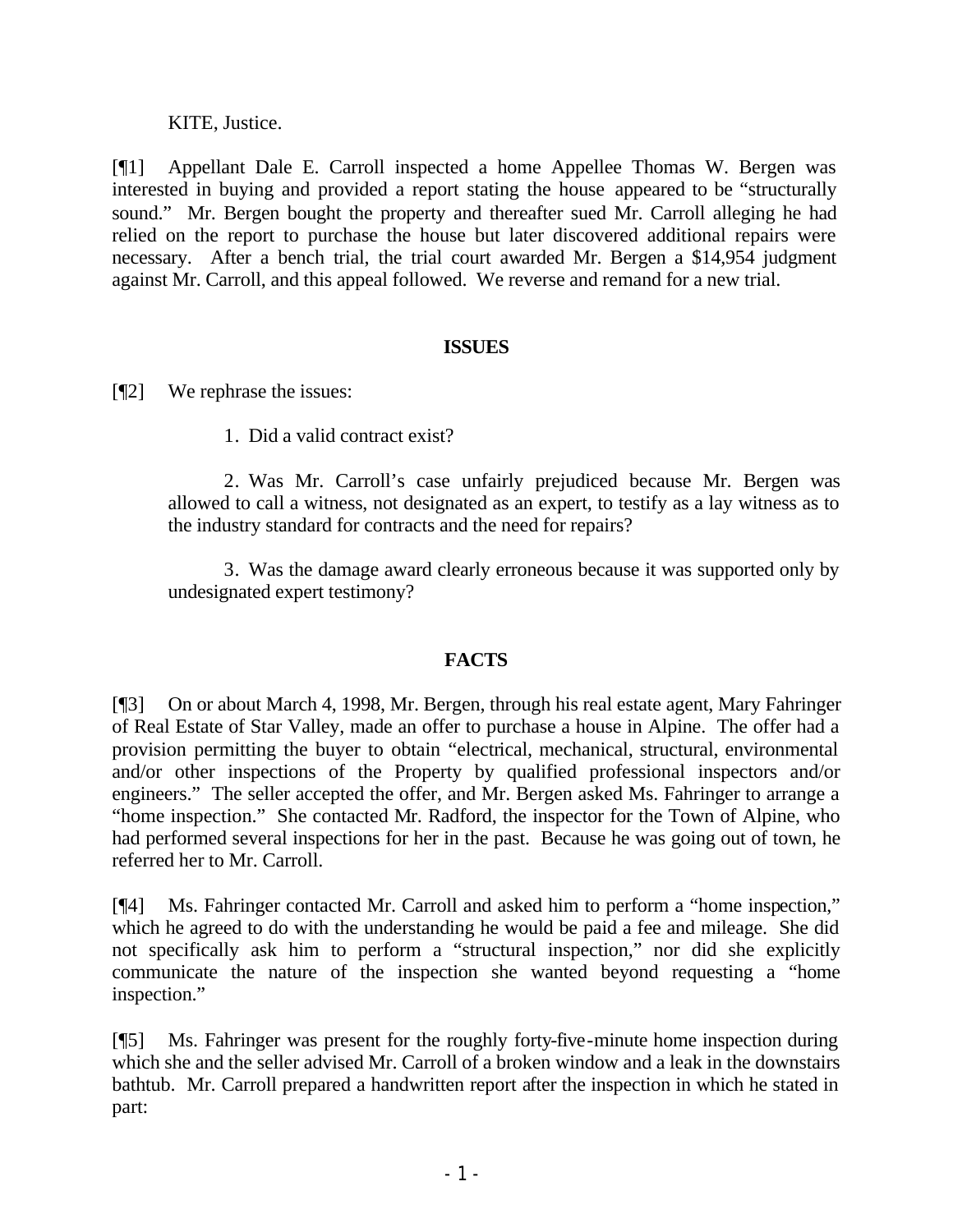I am pleased to have done the inspection on the above referenced home. I found the home to be structurally sound.

. . . . Roof supports strong, 12" log construction, caulked where necessary.

After reviewing the report, Ms. Fahringer called Mr. Carroll to advise him he had mistakenly indicated the house was built of solid log when it was actually constructed of structured insulated panels with log facing. Mr. Carroll rewrote the report so it was consistent with Ms. Fahringer's information and indicated only two problems with the house: a crack in the window in the northwest end of the home and a leak in the upstairs bathtub.<sup>1</sup> Thereafter, Mr. Carroll submitted an invoice for  $$46<sup>2</sup>$  that was never paid.

[¶6] Mr. Bergen never spoke to Mr. Carroll prior to the inspection and did not provide him with any instructions. Mr. Bergen received the home inspection report, completed the purchase, and moved into the house on approximately April 1, 1998. Upon taking possession, he began to notice problems which were not reflected in the inspection report such as a damaged deck board, a partially finished wall, gaps between the walls and the logs supporting the roof, a lack of insulation around window casings, a fireplace which did not draw properly, and a sagging floor.

[¶7] Robert Wagner of R&R Builders came to the house to build a dormer and noted additional problems. He determined the sag in the floor was caused by a lack of support which could be repaired by placing a concrete pier and a post in the crawl space. He also concluded there were problems with some of the girders and the porch was built with wood intended for interior, not exterior, use. In October of 1999, Mr. Wagner estimated the total cost of all the "repairs," without any itemization, would not exceed \$15,000. At trial in June of 2001, he testified, allegedly as a lay witness, over Mr. Carroll's continuing objection that his testimony should be precluded because he was not designated as an expert witness pursuant to the prehearing scheduling order. Mr. Wagner testified the same repairs in 2001 would likely cost \$17,000 due to increased material, labor, and overhead expenses. In answer to questions posed by the court, he also testified the Uniform Building Code (UBC) was the standard for most contracts and construction in the building industry.

[¶8] The other trial witnesses were the real estate agent, Mr. Bergen, and Mr. Carroll. The court found a contract existed and awarded Mr. Bergen judgment against Mr. Carroll for \$14,954 (\$15,000 less the \$46 unpaid inspection fee) plus \$45 in court costs. Mr. Carroll

 $1$  The only problems Mr. Carroll noted were those he was told about by the real estate agent and the seller. However, he mistakenly identified the wrong bathtub.

 $2^2$  The fee included \$40 for the inspection cost and \$6 for mileage.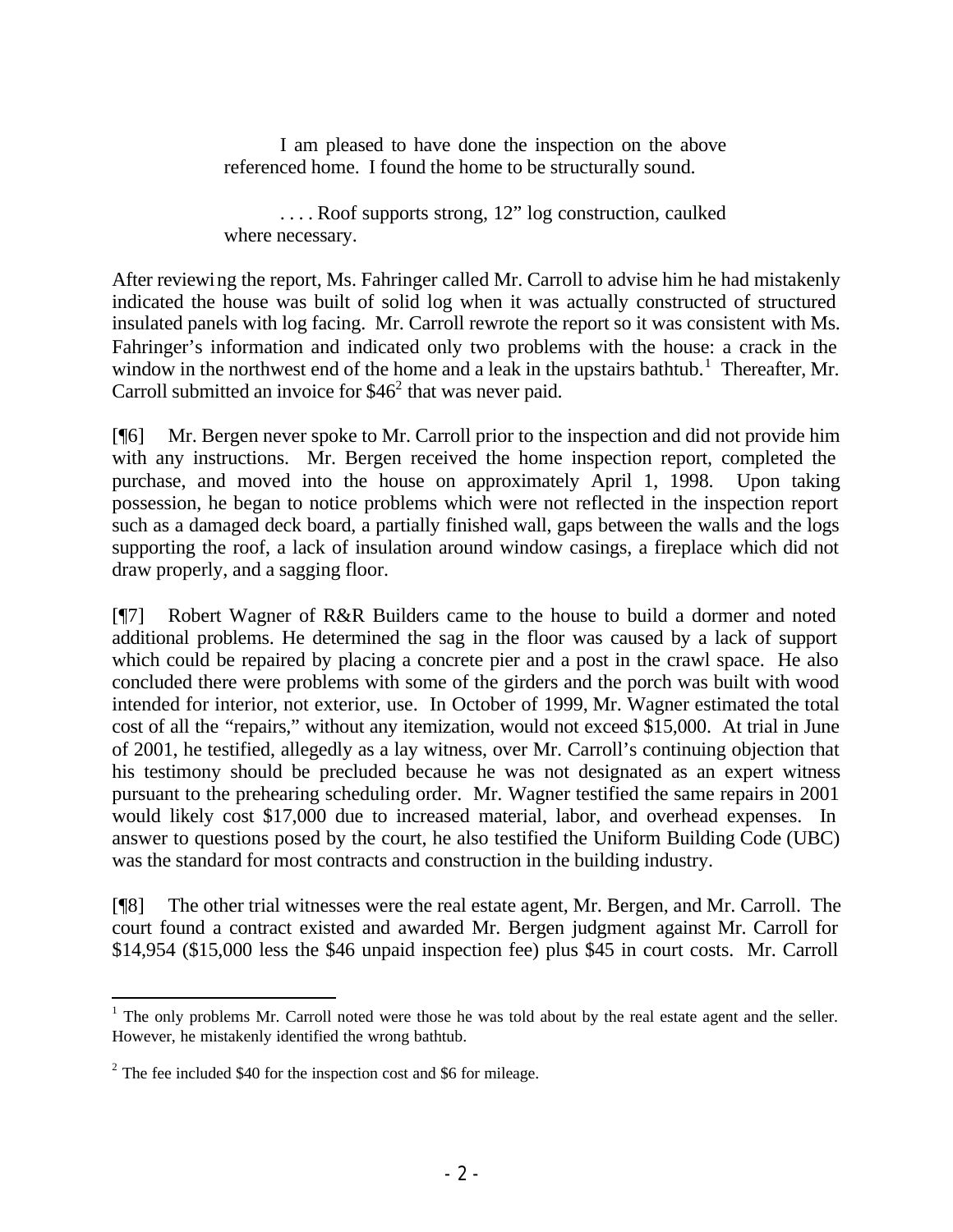appealed contending the trial court erred in finding there was a valid contract; and, alternatively, if there was a contract, Mr. Carroll did not breach it; or, if a valid contract was breached, no damages were proved.

#### **STANDARD OF REVIEW**

[¶9] Our standard of review when a trial is held before the bench is well established:

The factual findings of a judge are not entitled to the limited review afforded a jury verdict. While the findings are presumptively correct, the appellate court may examine all of the properly admissible evidence in the record. Due regard is given to the opportunity of the trial judge to assess the credibility of the witnesses, and our review does not entail weighing disputed evidence. Findings of fact will not be set aside unless the findings are clearly erroneous. A finding is clearly erroneous when, although there is evidence to support it, the reviewing court on the entire evidence is left with the definite and firm conviction that a mistake has been committed. We review a district court's conclusions of law *de novo* on appeal.

*Springer v. Blue Cross and Blue Shield of Wyoming*, 944 P.2d 1173, 1175-76 (Wyo. 1997) (citations omitted); *see also Saulcy Land Company v. Jones*, 983 P.2d 1200, 1203 (Wyo. 1999).

#### **DISCUSSION**

[¶10] "Whether an oral contract exists is a question of fact to be determined by the trier of fact." *Williams v. Dietz*, 999 P.2d 642, 644 (Wyo. 2000). The trial court found: "Plaintiff, through his real estate agent, contracted with Defendant to perform a home inspection on a home that Plaintiff was buying." Mr. Carroll argues there was no valid contract because (1) the real estate agent made all the arrangements with him but was not authorized to enter into outside contracts on Mr. Bergen's behalf, (2) there was no consideration because no payment was ever made for the "home inspection," and (3) there was no mutual assent to the contract terms.

[¶11] The record demonstrates Mr. Bergen and Ms. Fahringer, for Real Estate of Star Valley, entered into an Exclusive Right-to-Buy Contract which provided in part that the real estate office/broker and agent would act to locate and secure property to meet the buyer's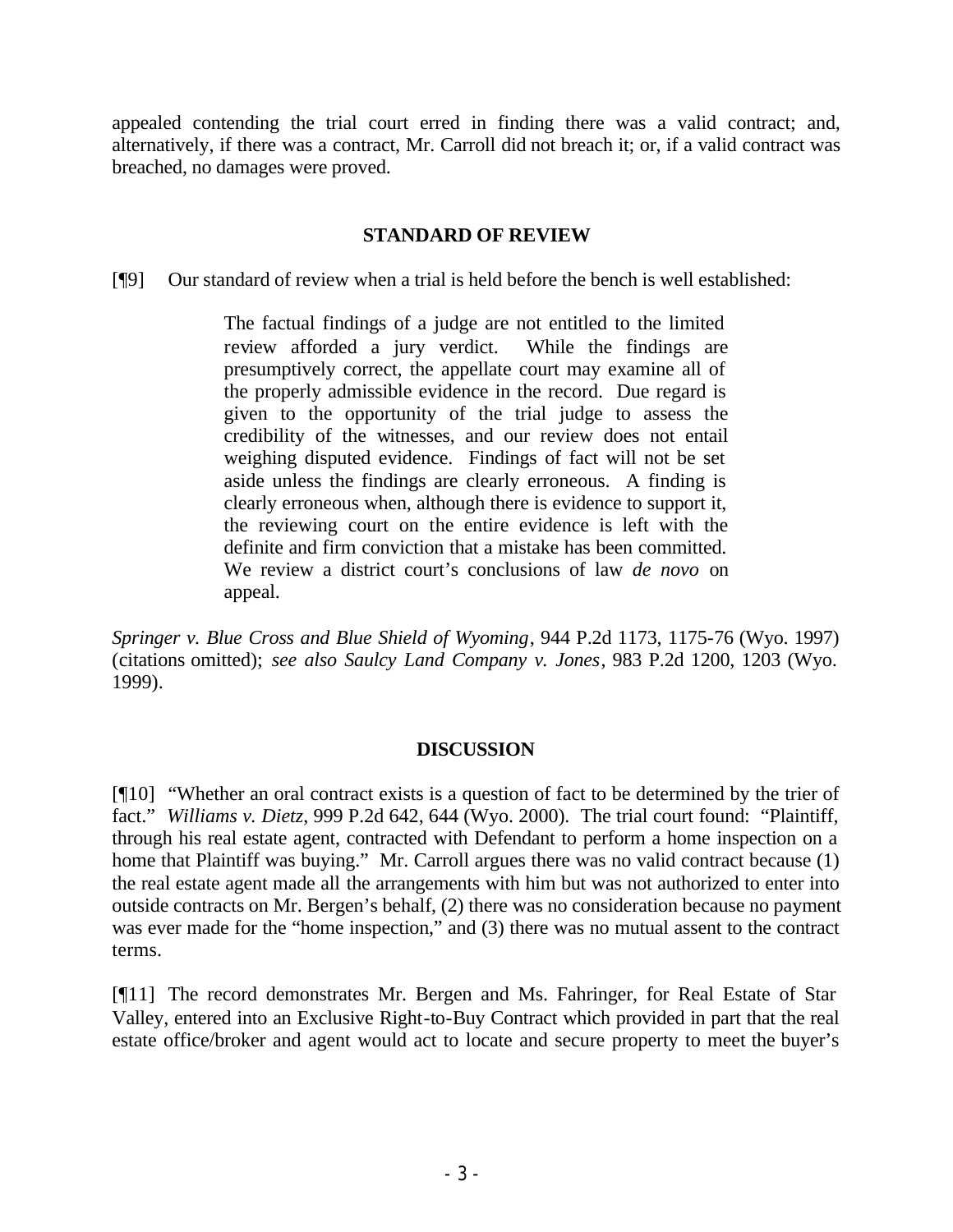needs. The contract expressly dealt with the broker/agent's authority to obtain services from outside sources.<sup>3</sup> This court has said:

> Actual authority may be express or implied. An agent has express actual authority to bind the principal when the principal, orally or in writing, specifically grants the agent the power to bind the principal. Implied actual authority is established by the course of dealings between the parties and the circumstances surrounding the case.

*Cargill, Incorporated v. Mountain Cement Company*, 891 P.2d 57, 62 (Wyo. 1995) (citations omitted). It is reasonable to infer the broker/agent had authority to obtain outside services. If such services were not obtained consistent with the contract's terms, it is possible the buyer would have a claim against the broker/agent. However, there is no dispute between Mr. Bergen and the broker/agent regarding the manner in which Mr. Carroll's services were secured. Therefore, this argument fails because Ms. Fahringer had authority to secure the home inspection that Mr. Bergen requested.

[¶12] Mr. Carroll promised to inspect and, as Mr. Bergen's agent, Ms. Fahringer promised payment of his fee and mileage. Mr. Carroll asserts this exchange of promises did not constitute sufficient consideration for a valid contract because his \$46 fee was not paid. We must disagree. For a contract to be valid, "[t]here must be an offer and acceptance along with bargained for and exchanged valuable consideration. Valuable consideration in this context may consist of [an] exchange of mutual promises, which promises impose a legal liability upon each promisor." *Kerper v. Kerper*, 780 P.2d 923, 932 (Wyo. 1989) (citation omitted). Consideration is described in the Restatement (Second) of Contracts:

> (1) To constitute consideration, a performance or a return promise must be bargained for.

> (2) A performance or return promise is bargained for if it is sought by the promisor in exchange for his promise and is given by the promisee in exchange for that promise.

> > (3) The performance may consist of

<sup>2</sup><br>3

VI. Costs of Services or Products Obtained From Outside Sources.

Broker will not obtain or order products or services from outside sources unless Buyer has previously authorized the services in writing and has agreed to pay for those services promptly when due. (Examples: surveys, soil tests, radon tests, title reports, property inspections.)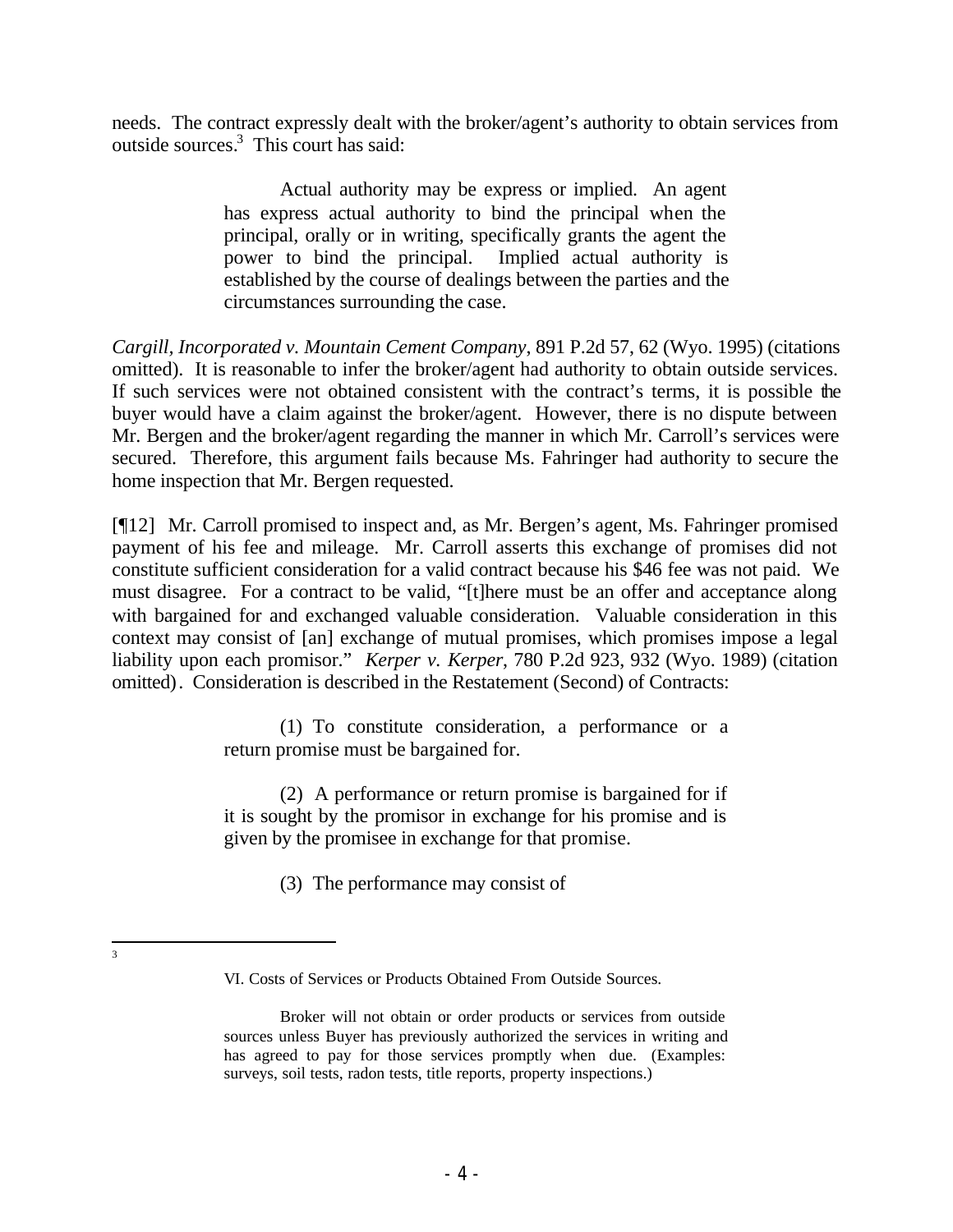(a) an act other than a promise, or

(b) a forbearance, or

(c) the creation, modification, or destruction of a legal relation.

(4) The performance or return promise may be given to the promisor or to some other person. It may be given by the promisee or by some other person.

1 Restatement (Second) of Contracts § 71 at 172 (1981). The promise to pay for the inspection and mileage constitutes valuable consideration. Mr. Bergen's failure to pay the fee was a breach of his promise to pay and, consequently, an actionable breach of the contract. The subsequent breach notwithstanding, the mutual exchange of promises was sufficient consideration to support a valid contract.

[¶13] Mr. Carroll's inspection report that the home was "structurally sound" is proof of his belief a contract existed. "A contract comes into being when there is a meeting of the minds concerning the terms of the agreement. The existence of a contract depends upon the intent of the parties and presents the trial court with a question of fact." *Anderson Excavating and Wrecking Company v. Certified Welding Corporation*, 769 P.2d 887, 889 (Wyo. 1988) (citation omitted); *see also Raymond v. Steen*, 882 P.2d 852, 856 (Wyo. 1994).

> "'[O]n appeal, the Supreme Court assumes that evidence in favor of the successful party is true, leaves out of consideration entirely the conflicting evidence presented by the unsuccessful party, and gives the evidence of the successful party every favorable inference that may reasonably and fairly be drawn from it. Furthermore, a reviewing court cannot substitute its judgment of the facts for that of the trial court unless the trial court's judgment is clearly erroneous or contrary to the great weight of the evidence.'" *McCormick v. McCormick*, 926 P.2d 360, 362 (Wyo. 1996) (quoting *Wyoming Sawmills, Inc. v. Morris*, 756 P.2d 774, 775 (Wyo. 1988)). The party who alleges that a contract exists bears the burden of proving the terms of that contract.

> . . . It is well established that courts do not have the power to supply indefinite terms.

*Williams,* 999 P.2d at 644-45 (citation omitted).

[¶14] The problem in this case is the dispute over the terms of the contract. Only Mr.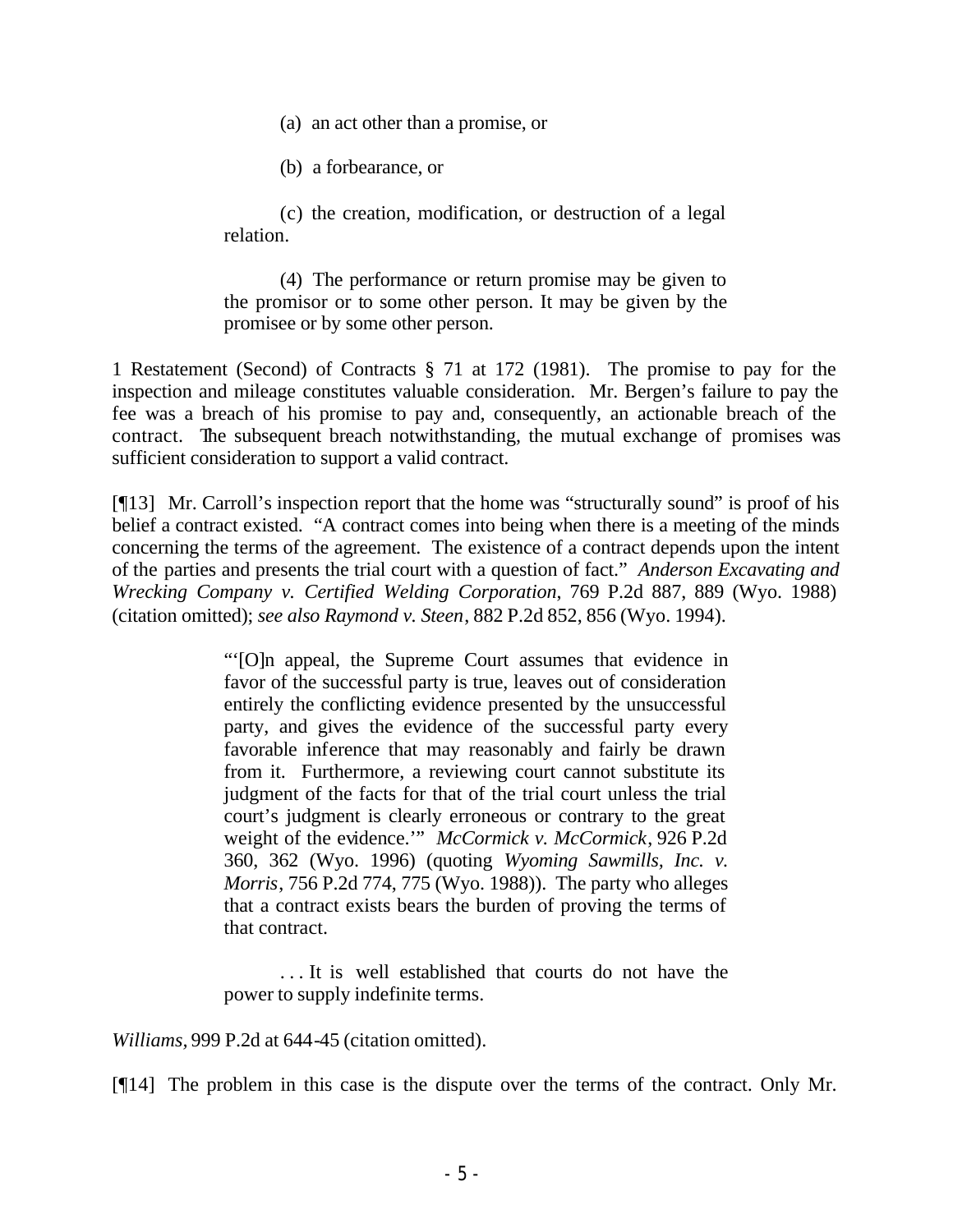Carroll and Ms. Fahringer communicated about the inspection. Mr. Bergen never spoke with Mr. Carroll. Ms. Fahringer testified:

Q. Did Mr. Bergen ask you to obtain a home inspection?

A. Yes, he did. He was -- we have dates filled in and times on that contract that an inspector was coming in to inspect.

Q. And what did he ask you to do?

A. He asked me to contact one.

Q. To perform a home inspection?

A. To perform the home inspection. And I called Mr. Radford.

Q. Did he give you any reason why he wanted a home inspection?

A. Probably because he is not an inspector or he's not a structural engineer or he doesn't know, never built a house, probably.

Q. Did he tell you that he lacked expertise on house construction?

A. Yes, he did.

Q. So following up on Mr. Bergen's request, what did you proceed to do?

A. I called Mr. Radford, who was the town inspector for the Town of Alpine . . . . And he referred . . . me to Mr. Carroll.

. . . .

Q. So you proceeded to contact Mr. Carroll?

A. Correct.

Q. What did you ask Mr. Carroll to do?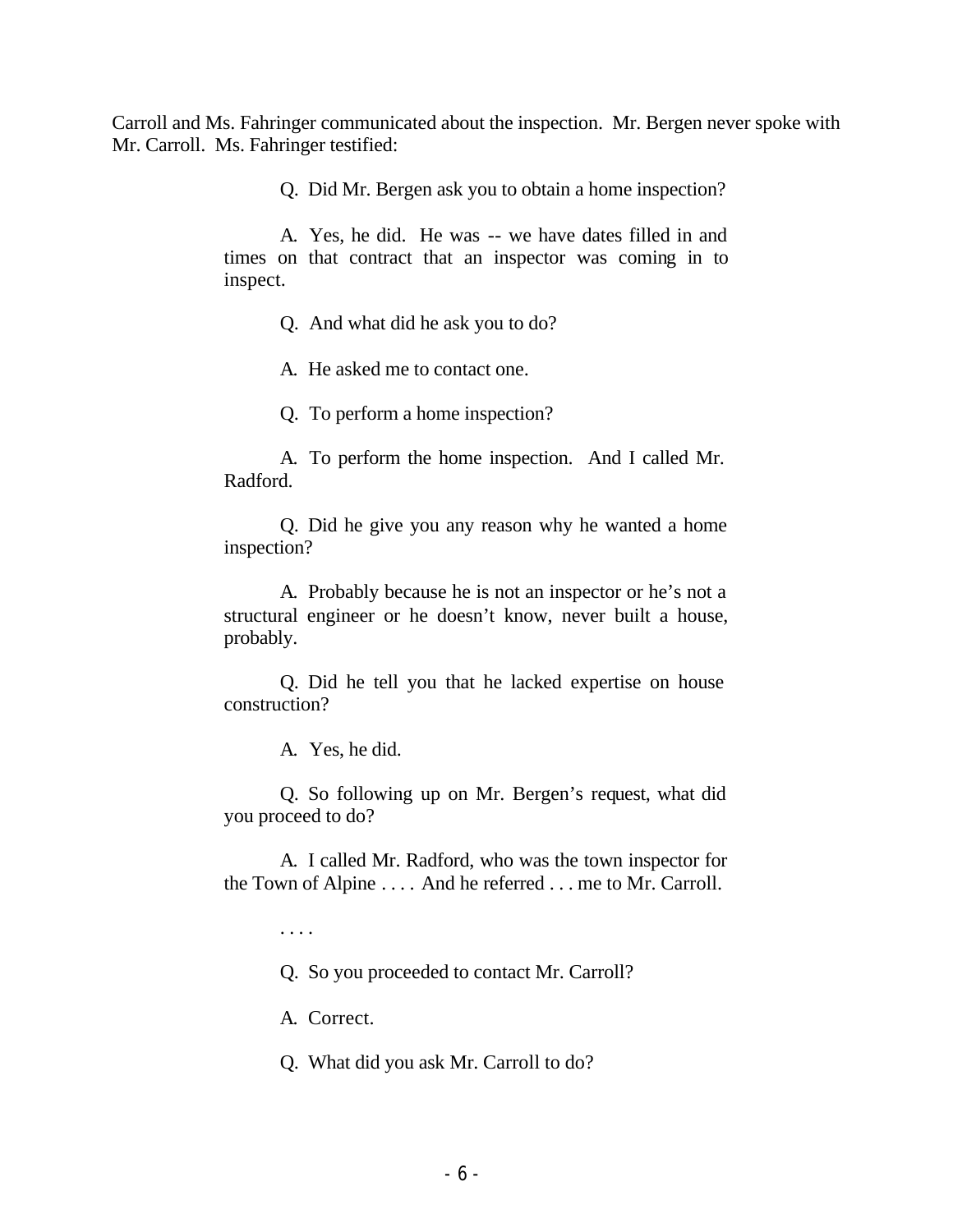A. To do a home -- asked him to do a home inspection as -- Because I didn't know Mr. Carroll, I did have to relay (sic) back to Mr. Radford, giving me his name, that he would do an inspection for me because I usually get Mr. Radford and he was going to be out of town.

Q. Do you recall the conversation?

A. Not much of it. Just that I would meet him or I would give him a key. Now, we usually give them keys or we meet them and take them to the place where it is, if they don't know where the area is.

THE COURT: Did she ask -- the key question here is was there -- did you tell him that you wanted a structural inspection?

THE WITNESS: We asked for an inspection. And if they'd been working with any realtors, they know what kind of inspection Mr. Radford does.

THE COURT: What kind is that?

THE WITNESS: *That is a structural inspection of the house* so that the person who is buying it feels comfortable purchasing it.

 (Emphasis added.) Ms. Fahringer acknowledged she did not discuss what should have been included in the inspection because Mr. Radford had said Mr. Carroll could do the inspection and, from this information, she concluded Mr. Carroll would already be aware of what was expected of him. Mr. Radford did not testify regarding what a home inspection should entail in his experience.

[¶15] The record is clear that Mr. Carroll had some experience in the building trades and went with Mr. Radford on four inspections. Without any instructions from Ms. Fahringer, Mr. Carroll stated in his report that he found the home to be "structurally sound." This choice of words is a strong indication he, like Ms. Fahringer, understood the inspection was intended to review and report on the structural soundness of the home. We conclude a contract existed because the parties implicitly and mutually agreed a home inspection was to be completed which would report on the structural soundness of the house.

[¶16] Mr. Wagner, the building contractor, provided the only testimony relating to an industry standard for home inspections and construction. Two problems exist with his testimony. First, he provided expert testimony which had not been designated as such.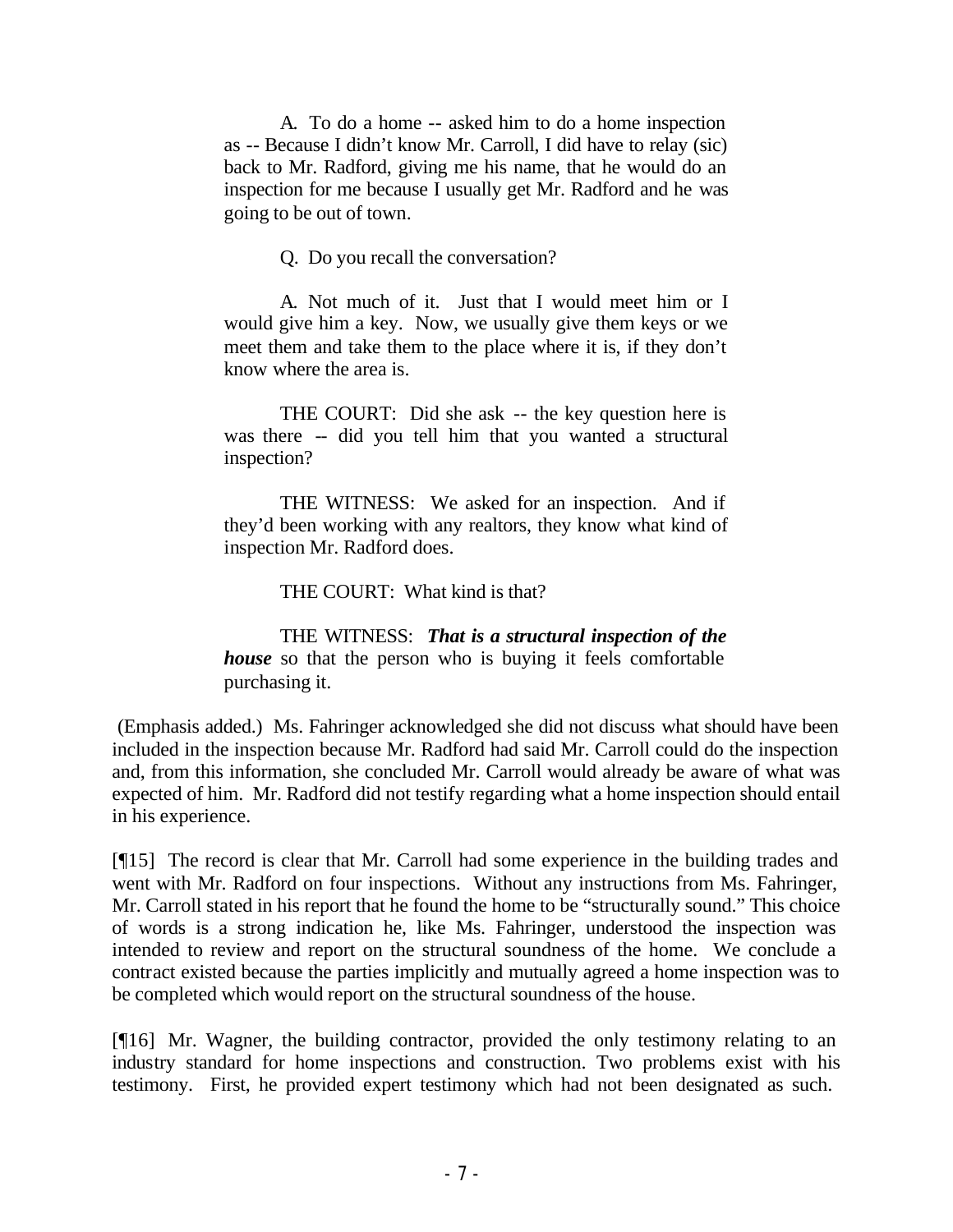Second, not even Mr. Wagner offered an opinion that the repairs he suggested were needed to achieve "structural soundness."

[¶17] Mr. Carroll asserts his case was unfairly prejudiced because, despite a pretrial order requiring designation of expert witnesses and his continuing objection to Mr. Wagner's testimony without such a designation, the trial court permitted the testimony to include the industry standard applied in most building contracts, the condition of the house, and damages.

[¶18] A pretrial order required both parties to designate expert witnesses by November 17, 2000. On June 4, 2001, Mr. Carroll filed a motion in limine objecting to any expert witness other than Ms. Betty Rogers, the only expert designated prior to trial. The motion specifically complained Mr. Carroll could not depose unidentified experts or request a Daubert<sup>4</sup> hearing on the admissibility of their testimony.<sup>5</sup> A hearing on this motion was held immediately prior to the trial on June 4, 2001, and the trial court ruled Mr. Bergen could call Mr. Wagner only as a lay witness and noted Mr. Carroll's continuing objection.

[¶19] "We have stated that a trial court has discretion to waive the requirements contained in its pretrial orders. We will not overturn the trial court's ruling excusing a failure to observe its pretrial order unless there has been an abuse of discretion." *Contreras By and Through Contreras v. Carbon County School District # 1*, 843 P.2d 589, 592 (Wyo. 1992) (citations omitted). Similarly, admission of evidence is within the trial court's sound discretion, and we will not disturb evidentiary rulings absent a clear abuse of discretion. *Garnick v. Teton County School District No. 1*, 2002 WY 18, ¶13, 39 P.3d 1034, ¶13 (Wyo. 2002).

[¶20] However, it is also true that adherence to such orders is critical in maintaining the integrity of judicial proceedings. *1488, Inc. v. Philsec Investment Corp.*, 939 F.2d 1281, 1289 (5th Cir. 1991); *Reaves v. Bergsrud*, 982 P.2d 497, 502 (N.M. Ct. App. 1999). The pretrial order controls the issues to be litigated, allowing the parties to rely on the pretrial

5

*Alexander v. Meduna*, 2002 WY 83, ¶21, 47 P.3d 206, ¶21 (Wyo. 2002).

<sup>4</sup> *Daubert v. Merrell Dow Pharmaceuticals, Inc.* , 509 U.S. 579 (1993).

<sup>&</sup>quot;Under the *Daubert* model, the trial court must first determine whether the expert's methodology is reliable; then the court must determine whether the proposed testimony 'fits' the facts of the particular case." [*Chapman v. State*, 2001 WY 25, ¶8, 18 P.3d 1164, ¶8 (Wyo. 2001)]. In *Kumho Tire Co., Ltd. v. Carmichael*, 526 U.S. 137, 119 S. Ct. 1167, 143 L. Ed. 2d 238 (1999), the United States Supreme Court further clarified the scope of *Daubert*, holding the gatekeeping duties of the trial judge apply to all expert testimony, whether such testimony is based on scientific, technical, or other specialized knowledge.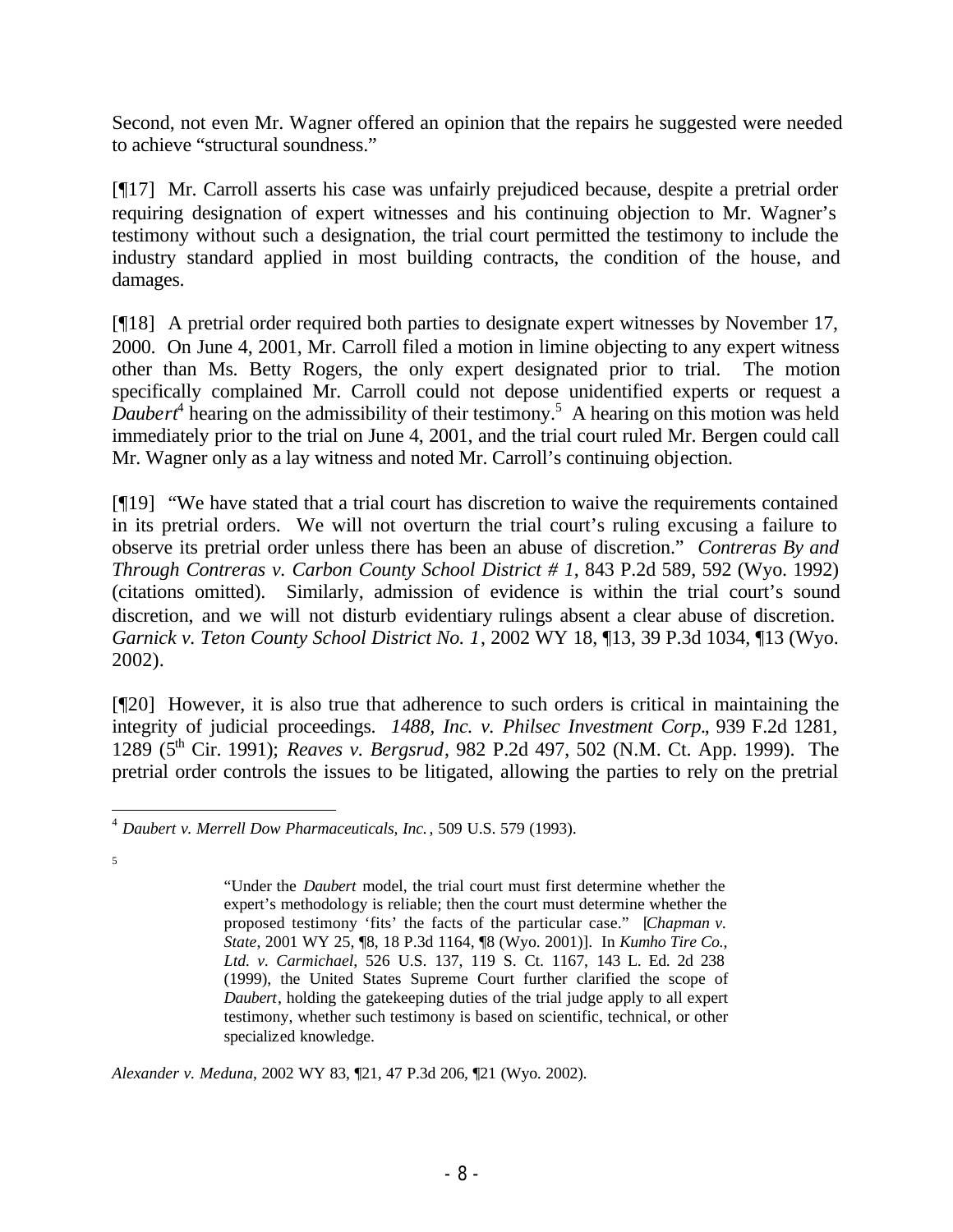order exhibit and witness lists to prepare their cases, and the trial court is vested with extensive authority to enforce its pretrial order. *Id.*

[¶21] W.R.E. 701, entitled "Opinion Testimony by Lay Witnesses," provides:

If the witness is not testifying as an expert, his testimony in the form of opinions or inferences is limited to those opinions or inferences which are (a) rationally based on the perception of the witness and (b) helpful to a clear understanding of his testimony or the determination of a fact in issue.

We previously held that W.R.E. 701 cannot be read to allow a witness who fails to qualify as an expert to offer opinion testimony "'where the subject in question lies outside the realm of common experience and requires special skill or knowledge.'" *Kemper Architects, P.C. v. McFall, Konkel & Kimball Consulting Engineers, Inc.*, 843 P.2d 1178, 1190 (Wyo. 1992) (quoting 3 David W. Louisell & Christopher B. Mueller, Federal Evidence § 376 at 419 (Supp. 1992)). "Topics demanding special experience, such as the appropriate mechanical design for an atypical heating and air conditioning system, require that only the testimony of a person possessing that special experience be received." *Id.*

[¶22] A review of the testimony to which Mr. Carroll objected leads to the inescapable conclusion that the witness was allowed to provide opinions outside the realm of common experience. He testified he was a building contractor with twenty-four years of experience and had observed the condition of Mr. Bergen's house. He then gave his opinion as to why the floor sagged using technical terms such as point loads, girder widths, and floor joists and concluded the home did not conform with the UBC. Mr. Wagner also provided his opinion of what repairs were necessary, how they should be made, and what they would cost. The average lay person would not have the knowledge or experience to give such opinions. Borrowing the expression, "if it looks like a duck, walks like a duck, and quacks like a duck, it must be a duck," we conclude Mr. Wagner's testimony was essentially an expert opinion from an experienced builder. In addition, his opinion that the UBC was the standard "most contracts use" suggested the home inspection contract required Mr. Carroll to identify deviations from the UBC.

[¶23] Without other evidence establishing the minimum requirements of a structural soundness inspection or that Mr. Carroll failed to meet the requirements, the trial court must have relied on Mr. Wagner's testimony to conclude Mr. Carroll breached the contract by performing the inspection incompetently. No evidence was introduced to prove the sagging floor or other identified conditions actually impacted the structural soundness of Mr. Bergen's home. Mr. Wagner's testimony regarding the UBC inferred as much, but there was no direct evidence that compliance with the UBC was equivalent to structural soundness or the parties contemplated deviations from the UBC would be included in an inspection for structural soundness.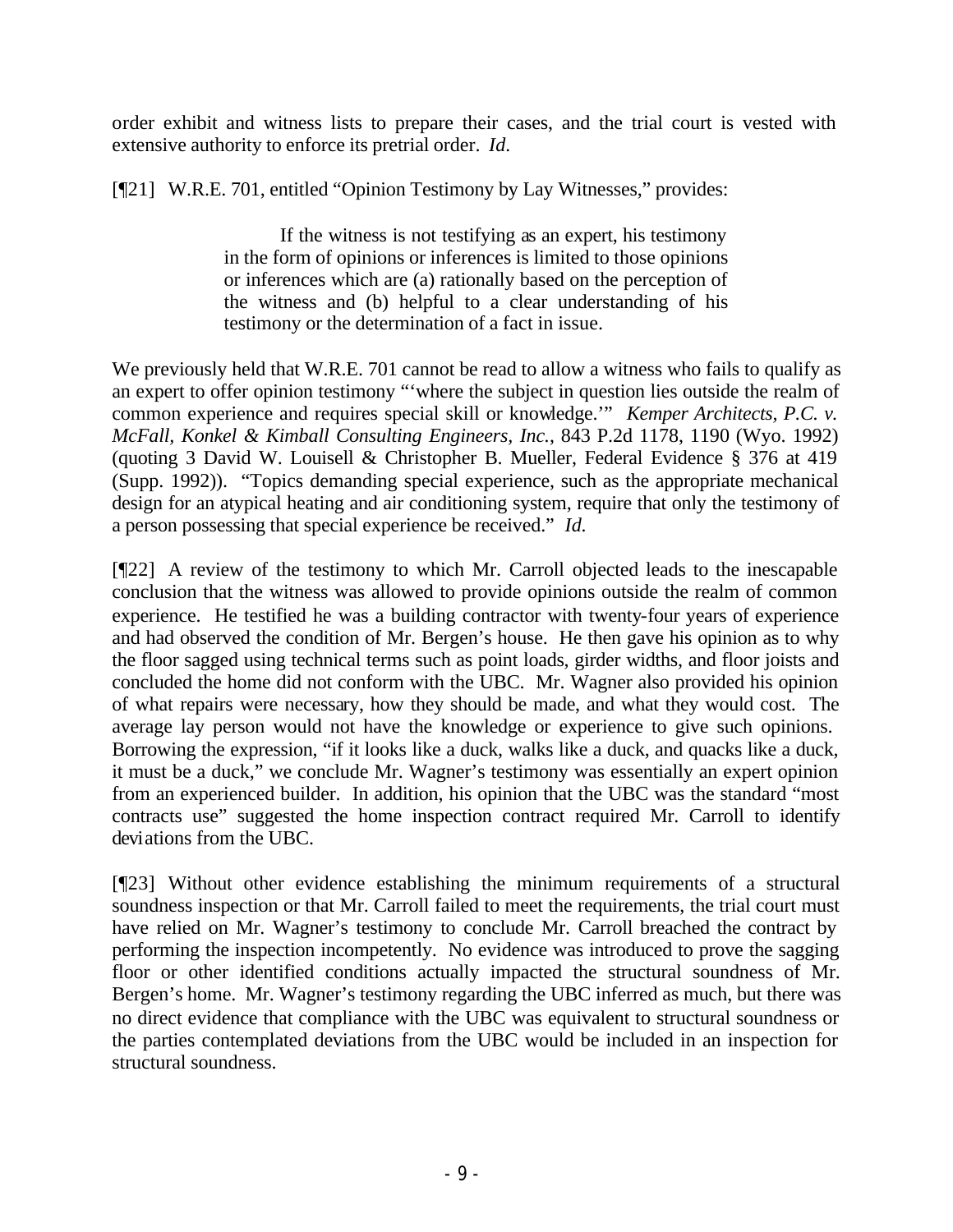[¶24] "Findings of fact not supported by the evidence, contrary to the evidence, or against the great weight of the evidence cannot be sustained." *Drake v. McCulloh*, 2002 WY 50, ¶17, 43 P.3d 578, ¶17 (Wyo. 2002). We cannot sustain the trial court's finding that Mr. Carroll did not do a competent job of inspecting the home without admissible evidence of the standard the parties intended should apply to such an inspection.

[¶25] Mr. Wagner's testimony unfairly prejudiced Mr. Carroll's case because Mr. Carroll had no notice or opportunity to investigate the opinion in advance and counter with his own expert. Holding otherwise would suggest litigants must be prepared to counter undesignated experts because they may be allowed to testify as lay witnesses. Cases should proceed in an orderly manner without parties having to anticipate ambush. The error was harmful because, without Mr. Wagner's testimony, there is a reasonable possibility the trial court's decision would have been more favorable to Mr. Carroll. *McCarthy v. Whitlock Construction and Supply*, 715 P.2d 218, 221 (Wyo. 1986).

 [¶26] Mr. Carroll similarly contends the award of damages was clearly erroneous because the trial court relied on Mr. Wagner's testimony and lacked any other supporting evidence.

> Damages are findings of ultimate fact. In a jury trial, the "jury's determination of the amount of damages is inviolate absent an award so excessive or inadequate as to shock the judicial conscience and to raise an irresistible inference that passion, prejudice, or other improper cause had invaded the trial." *Coulthard v. Cossairt*, 803 P.2d 86, 92 (Wyo. 1990). But the standard of review after a bench trial is less deferential. "Damages, like apportionment of fault, are reviewed as fact and are not reversed unless clearly erroneous." S. Childress, A Standards of Review Primer: Federal Civil Appeals, 125 F.R.D. 319, 330 (1989).

*Cross v. Berg Lumber Company*, 7 P.3d 922, 928 (Wyo. 2000). We agree with Mr. Carroll. Mr. Wagner's undesignated expert testimony which established the standard for determining what repairs were necessary and the cost of making those repairs should not have been allowed. Mr. Bergen presented no other evidence of damages.

[¶27] Reversed and remanded for a new trial consistent with this opinion.